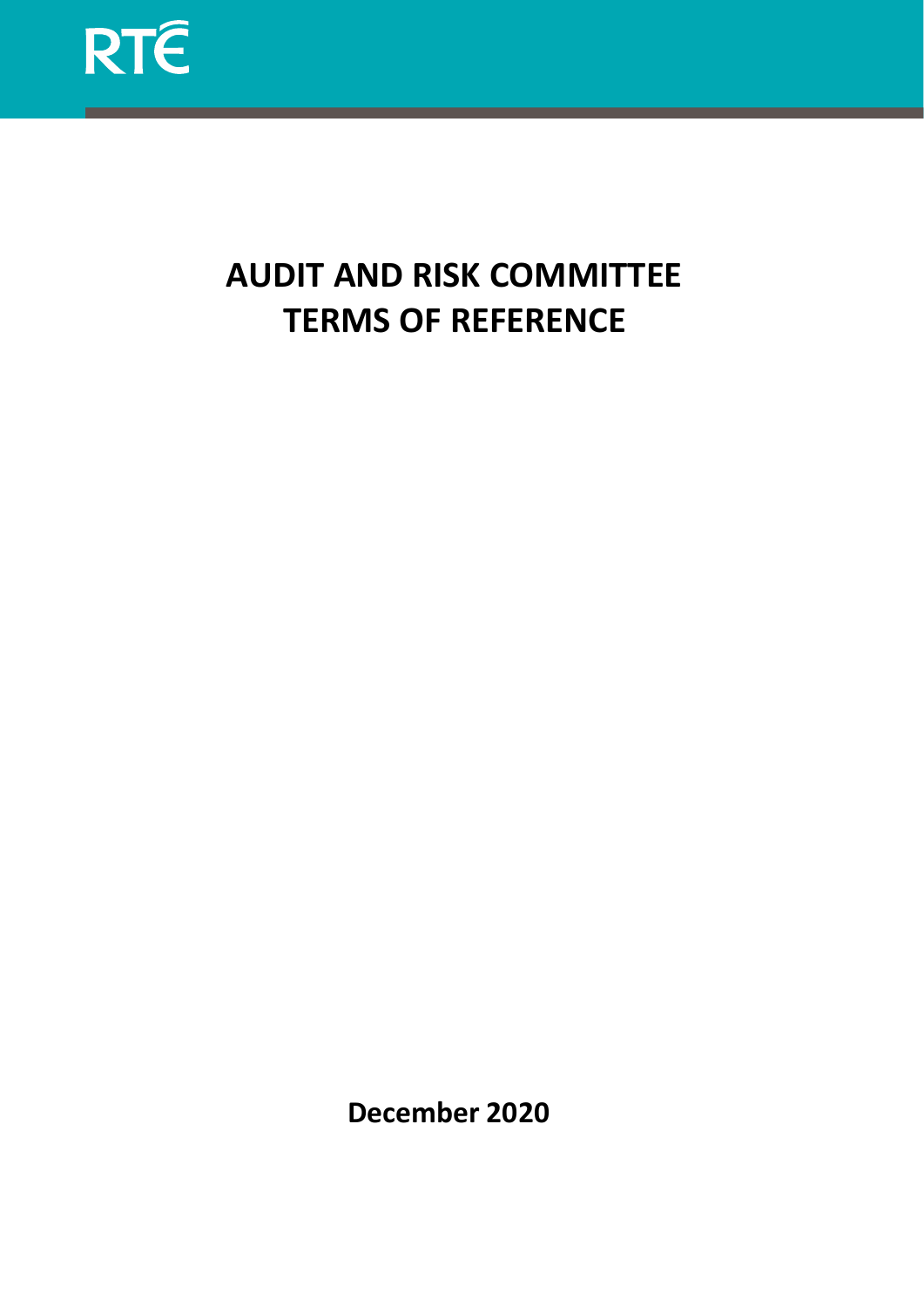# **1. Constitution and authority**

The Board of RTÉ resolves to establish a committee of the Board known as the Audit and Risk Committee ("the Committee").

- **a)** The Committee is authorised by the Board to examine any activity within its terms of reference. It is authorised to seek any information it requires and all RTÉ employees are directed to co-operate with any request made by the Committee.
- **b)** The Committee is authorised by the Board to obtain outside legal advice or other independent professional advice, as deemed necessary.
- **c)** Board oversight of editorial matters is carried out by the Programme Committee and not by the Audit and Risk Committee. However, the Audit and Risk Committee will, as part of its broader review of risk, satisfy itself with regard to the effectiveness of the processes in place to achieve oversight of editorial / reputation risk.

#### **2. Membership**

**a)** The Audit and Risk Committee shall be appointed by the Board and shall consist of not less than three independent**<sup>1</sup>** Non-Executive members of the Board. The Board may also appoint a member(s) of the Committee drawn from outside the Board.

The Audit and Risk Committee may:

- − co-opt additional members to provide specialist skills, knowledge and experience;
- − procure specialist ad-hoc advice at the reasonable expense, subject to budgets agreed by the Board.
- **b)** At least one member of the Committee shall have "recent and relevant financial experience".
- **c)** The Board shall appoint one of its members to Chair the Committee. In the absence of the Chair, the members who are present shall choose an acting Chair for the meeting. A Board member, other than the Chair of the Board, should chair the Committee.
- **d)** A quorum shall be two members.
- **e)** Only members of the Audit and Risk Committee have the automatic right to attend Committee meetings. The Director-General, the Chief Financial Officer, the Head of Internal Audit and the Group Secretary may, at the invitation of the Chair of the Audit and Risk Committee, attend meetings, except for any part of a meeting which the Chair of the Audit and Risk Committee wishes to reserve for Committee members only.

Other Board members, executives, representatives of the External Auditors and others may also be invited to attend all or part of any meeting(s).

- **f)** The duration of appointments to the Audit and Risk Committee is a matter for the Board.
	- Committee members who are members of the Board of RTÉ may be appointed for a period of time up to, and including, the date of expiry of their Board membership.

<sup>1</sup> As defined in Section 2: Provision 10 of the *UK Corporate Governance Code (July 2018)*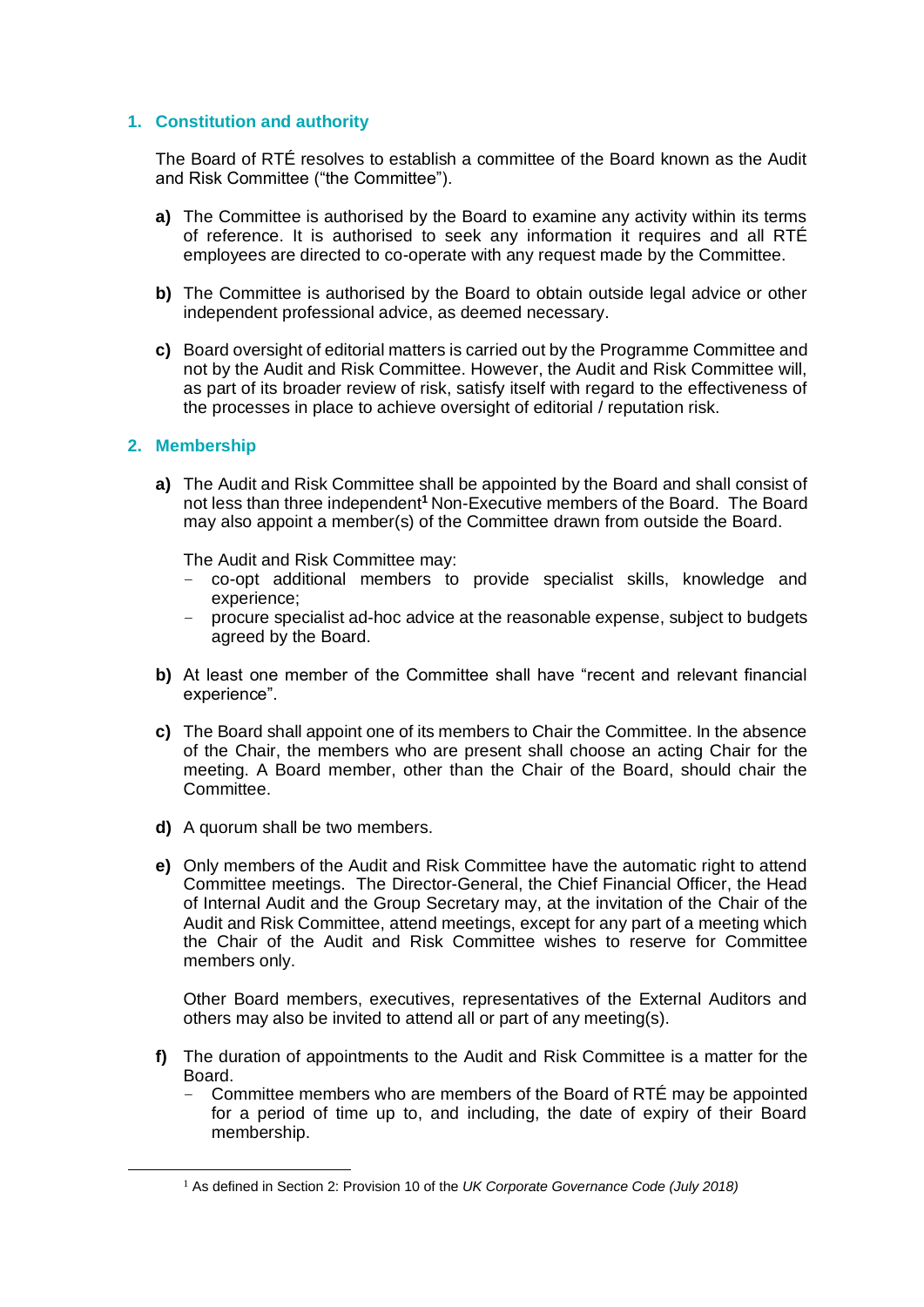− Other members may be appointed for a duration determined by the Board at the time of the appointment of the member

# **3. Meetings**

## *3.1 Frequency*

- **a)** The Committee shall meet at least four times a year, at appropriate times in the reporting and audit cycle, and otherwise as required.
- **b)** The Committee shall, at least annually, meet separately with the External Auditors without the presence of management.
- **c)** The Committee shall, at least bi-annually, meet separately with the Head of Internal Audit without the presence of other members of RTÉ management.
- **d)** Where necessary, meetings may be held by telephone or other suitable electronic means whereby all the members of the Committee can hear and be heard.

# *3.2 Notice of meetings*

- **a)** Meetings of the Committee shall be organised by the Secretary of the Committee at the request of any of its members, or at the request of External or Internal Auditors if they consider it necessary.
- **b)** Unless otherwise agreed, notice of each meeting (confirming the venue, time and date) together with an agenda of items to be discussed, shall be forwarded to each member of the Committee, and any other person required to attend, in a timely manner in advance of the meeting. Supporting papers shall be sent to Committee members and to other attendees, as appropriate, at the same time.
- **c)** The RTÉ Group Secretary or his / her nominee shall act as the Secretary of the Committee.

## *3.3 Minutes of meetings*

- **a)** The committee shall have access to the services of the RTÉ Group Secretary on all committee matters including: assisting the Chair of the Audit and Risk Committee in planning the committee's work; drawing up meeting agendas; maintaining minutes and providing any other necessary practical support as deemed necessary.
- **b)** The Secretary shall minute the proceedings and resolutions of all meetings of the Committee, including recording the names of those present and in attendance. (In the event that the Secretary is not present for an agenda item, the members who are present shall nominate one member to minute the proceedings).
- **c)** Minutes of Committee meetings shall be circulated promptly by the Secretary to all members of the Committee and, once agreed, to all members of the Board.

## **4. Duties**

The duties of the committee are as follows: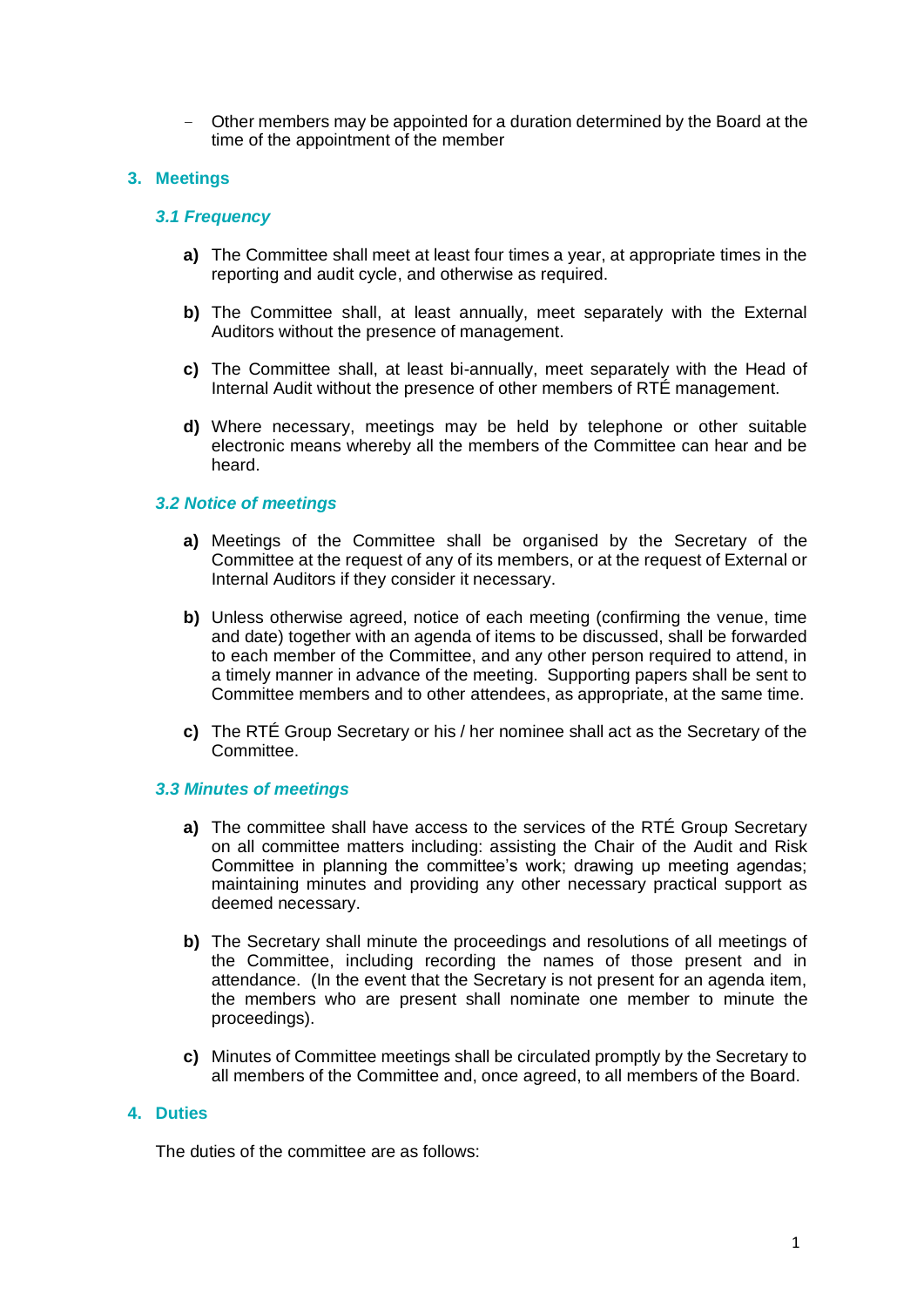# *4.1 Financial Statements*

- **a)** To review and monitor the integrity of the annual Group Financial Statements and submit a recommendation to the Board, focusing particularly on:
	- *-* changes in accounting policies and practices
	- *-* major judgemental areas
	- *-* adequacy and completeness of disclosures
	- *-* significant adjusted or unadjusted audit differences
	- *-* the going concern assumption
	- *-* compliance with accounting standards
	- *-* compliance with legal requirements
	- *-* consistency of other information presented alongside the financial statements (e.g. the Director-General's report)
- **b)** To review, prior to publication, any formal announcements relating to RTÉ's financial performance.

## *4.2 External Auditors*

- **a)** To consider and recommend the appointment, re-appointment and removal of the External Auditor, the audit fee and any questions of resignation or dismissal;
- **b)** To develop and implement a policy on the engagement or the award of contracts to the External Auditor or affiliate for non-audit work, taking into account relevant best practice and ethical guidelines;
- **c)** To discuss with the External Auditor, before the audit commences, the nature and scope of the audit;
- **d)** To discuss matters arising from the interim and final audits and any other matters the External Auditor may wish to discuss;
- **e)** To resolve any disagreements regarding financial reporting between Management and the External Auditor;
- **f)** To review the External Auditor's Management letter and Management's response and any other communications addressed to the Board;
- **g)** To monitor and review at least annually the performance, qualifications, expertise, resources and independence of the External Auditor, to include the effectiveness of the external audit process.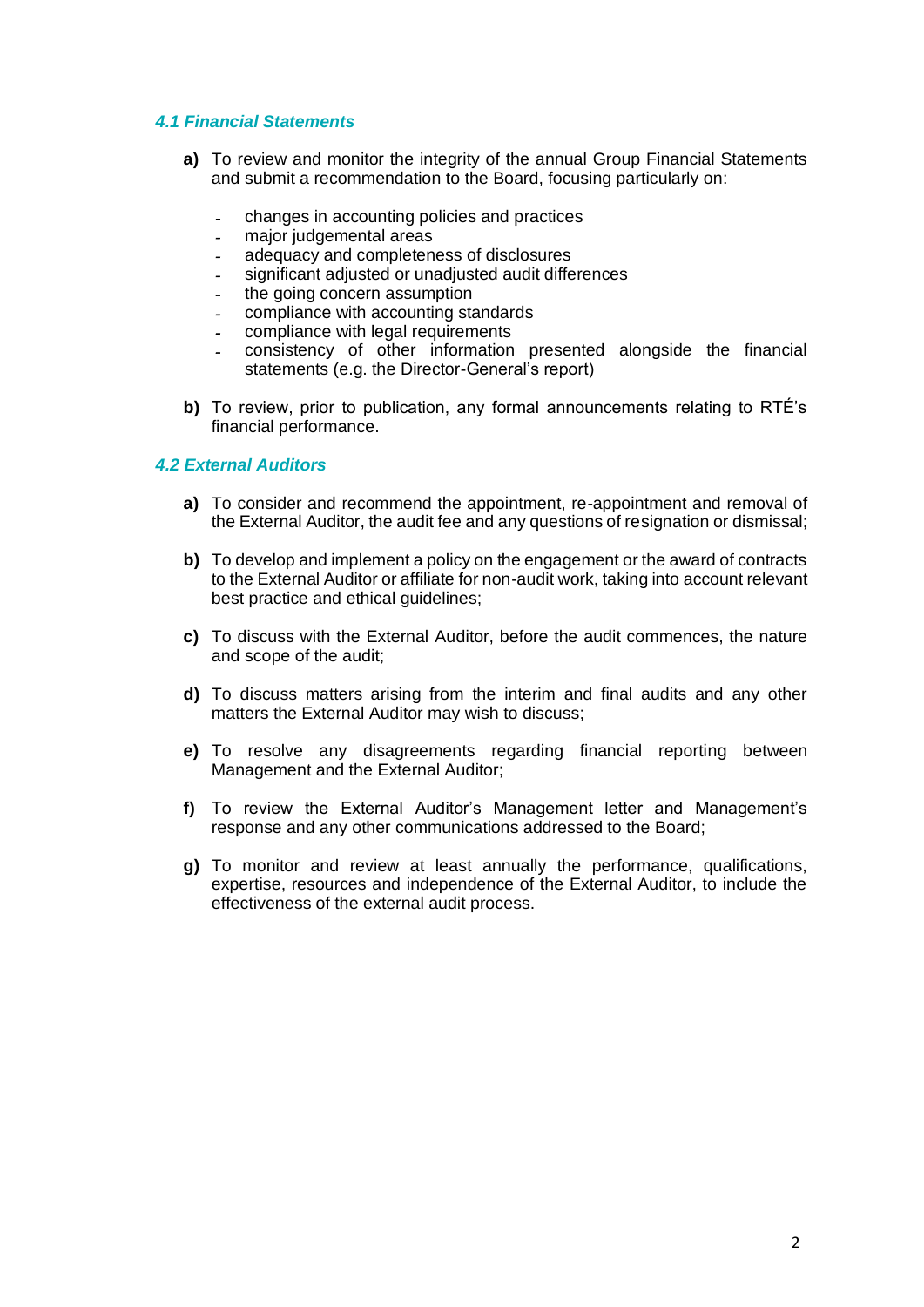## *4.3 Budgeting and Financial Management*

- **a)** To review, prior to formal submission to the Board, the RTÉ group annual financial budget;
- **b)** To periodically review RTÉ's financial position and most recent group management accounts and to consider any in-year budget adjustments;
- **c)** Capital expenditure: to keep under review the organisation's capital needs and to ensure that appropriate financial provision is made for same;
- **d)** To monitor the cash flow and funding position of RTÉ and subsidiaries and to periodically review all borrowing, investments and treasury management policies; and
- **e)** To maintain an overview of pension and taxation policy.

#### *4.4 Risk Management*

- **a)** To support the Board in carrying out its responsibilities for ensuring that risks are properly identified, assessed, reported and controlled including advising the board in its consideration of the organisation's overall risk appetite, risk tolerance and risk strategy;
- **b)** To establish a risk management framework / structure and monitor its effectiveness;
- **c)** To ensure that the risk management function is adequately resourced and has appropriate standing within the organisation;
- **d)** To review and recommend for approval to the Board the risk policy and procedures;
- **e)** To review divisional risk registers and to receive reports from Risk Sponsors / Risk Owners on the management of risk and the adequacy of planned mitigation;
- **f)** To track risk management activity in the divisions and to consider, on an ongoing basis, new and emerging risks; and
- **g)** To make reports and recommendations to the Board and to prepare a risk management report for the annual report.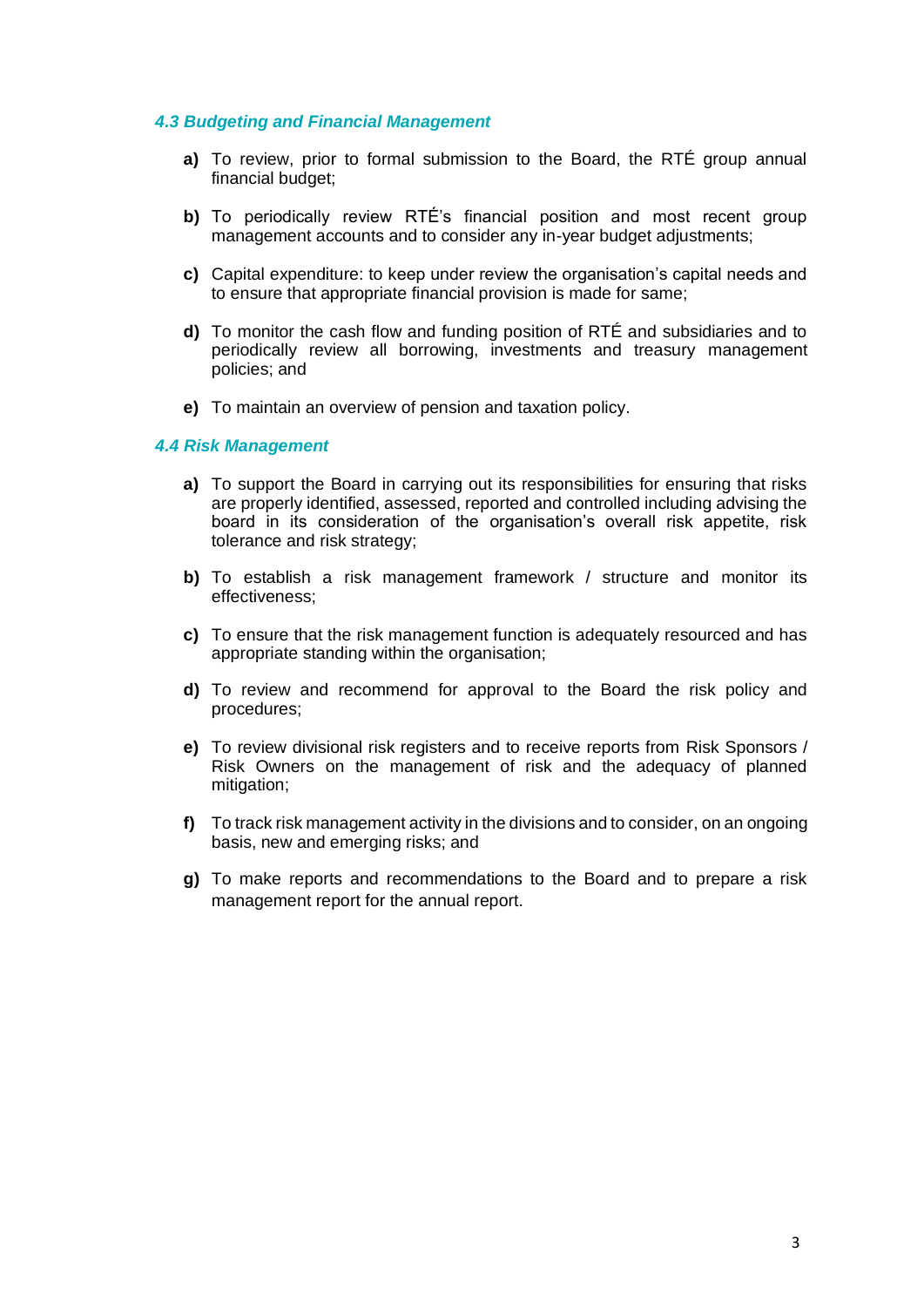#### *4.5 Internal control*

- **a)** To assist the Board in fulfilling its responsibilities in ensuring the appropriateness and completeness of the systems of internal control and risk management. This includes reviewing the framework by which management ensures and monitors (i) the adequacy of the nature and extent of the internal control systems and (ii) the effectiveness of the system of internal control;
- **b)** To review annually, with Management and the Internal Auditors, the system of Internal Control and Risk Management, including the measures implemented and planned to ensure the effective management of the organisation's significant Financial and Non-Financial risks and to review and consider compliance with the *Code of Practice for the Governance of State Bodies* (August 2016);
- **c)** In conjunction with the activity in Section 4.4 above, to report to the Board on its annual assessment of the operation of the system of internal control, to make any recommendations to the Board thereon and to review the Group's annual statements on internal control and risk management prior to endorsement by the Board; and
- **d)** To receive and review periodic reports from Management in respect of (i) fraud detection and prevention measures and their effectiveness, and (ii) fraud losses incurred.

#### *4.6 Internal Audit*

- **a)** To review and approve the Internal Audit Charter;
- **b)** To review and approve the Internal Audit plan of work, at least on an annual basis;
- **c)** To receive and consider reports from the Internal Audit function;
- **d)** To consider the findings of Internal Audit investigations and management's response;
- **e)** To consider compliance with the *Code of Practice for the Governance of State Bodies* via the Internal Audit function;
- **f)** To review the operation and the effectiveness of the Internal Audit function and, in particular:
	- *-* to ensure that the Internal Audit function is adequately resourced;
	- *-* to monitor and review the effectiveness of the Internal Audit programme of work; and
	- *-* to ensure co-ordination between the Internal and External Auditors.
- **g)** To affirm or reject the appointment, or termination of appointment, of the Head of Internal Audit; and
- **h)** To ensure that the Head of Internal Audit has direct access, as necessary, to the Chair of the Board and to the Chair of the Audit and Risk Committee.

## *4.7 Other activities*